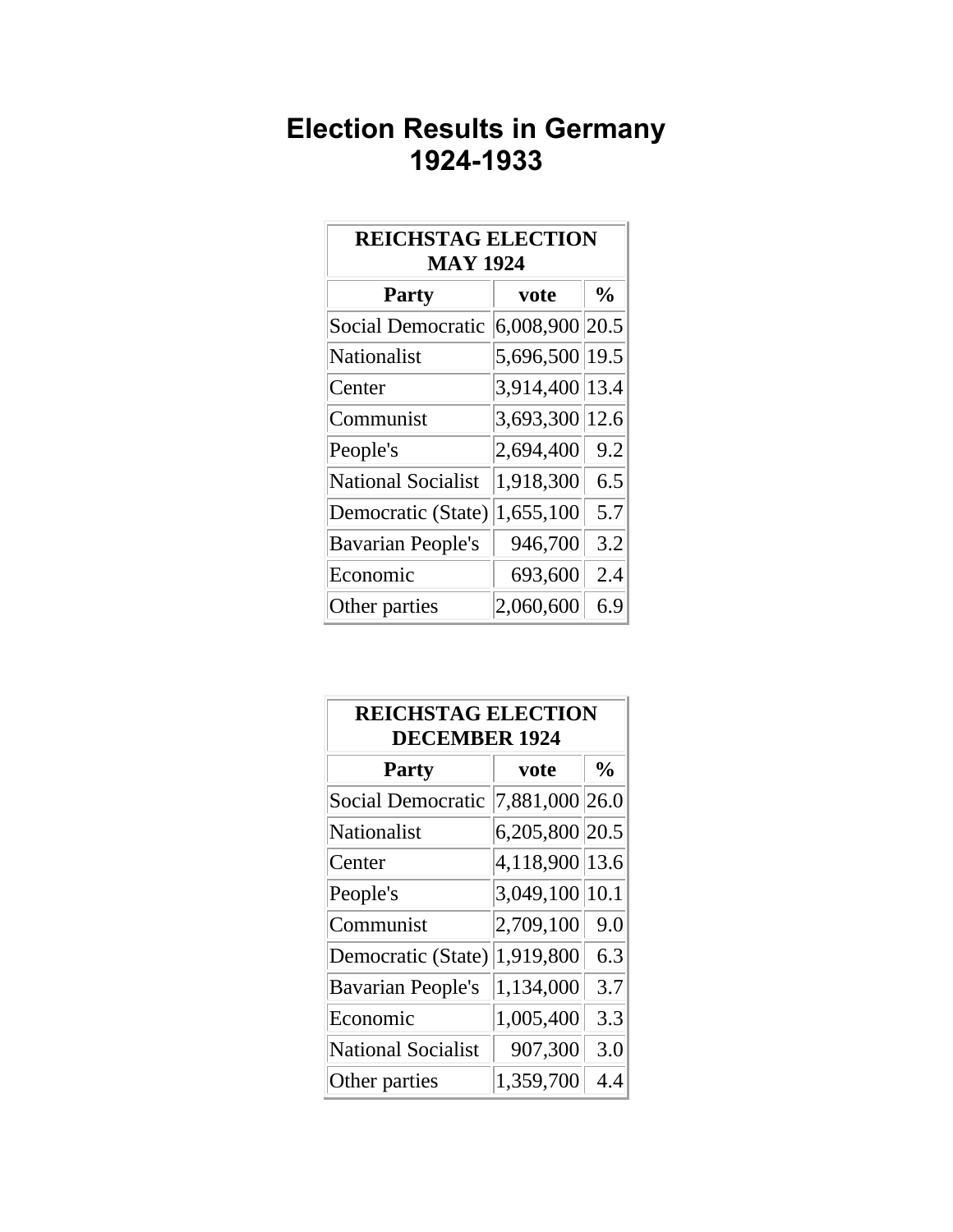| <b>PRESIDENTIAL ELECTION</b><br>1925 |            |  |  |
|--------------------------------------|------------|--|--|
| <b>Candidate</b>                     | vote       |  |  |
| Hindenburg                           | 14,655,000 |  |  |
| Marx                                 | 13,751,000 |  |  |
| Thälmann                             | 1,931,000  |  |  |

| <b>REICHSTAG ELECTION</b><br><b>MAY 1928</b> |                |               |
|----------------------------------------------|----------------|---------------|
| <b>Party</b>                                 | vote           | $\frac{0}{0}$ |
| Social Democratic                            | 9,153,000 29.8 |               |
| Nationalist                                  | 4,381,600 14.2 |               |
| Center                                       | 3,712,200 12.1 |               |
| Communist                                    | 3,264,800 10.6 |               |
| People's                                     | 2,679,700      | 8.7           |
| Democratic $(State)$ 1,505,700               |                | 4.9           |
| Economic                                     | 1,397,100      | 4.5           |
| <b>Bavarian People's</b>                     | 945,600        | 3.0           |
| <b>National Socialist</b>                    | 810,100        | 2.6           |
| Landvolk                                     | 581,800        | 1.8           |
| Other parties                                | 2,321,700      | 7.5           |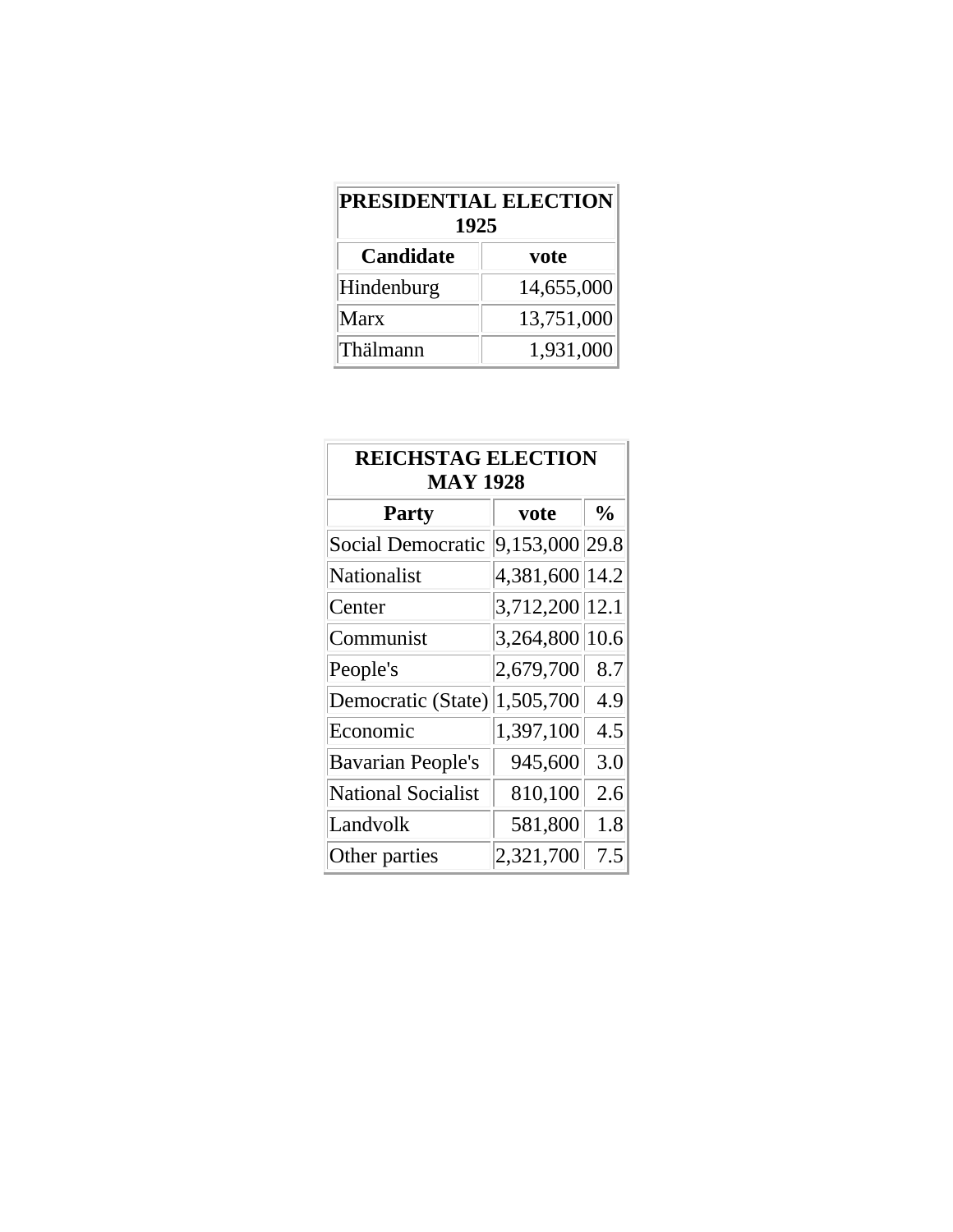| <b>REICHSTAG ELECTION</b><br><b>SEPTEMBER 1930</b> |                |               |  |
|----------------------------------------------------|----------------|---------------|--|
| <b>Party</b>                                       | vote           | $\frac{0}{0}$ |  |
| Social Democratic                                  | 8,577,700 24.5 |               |  |
| <b>National Socialist</b>                          | 6,409,600      | 18.3          |  |
| Communist                                          | 4,592,100      | 13.1          |  |
| Center                                             | 4,127,900      | 11.8          |  |
| People's                                           | 1,578,200      | 4.5           |  |
| Nationalist                                        | 2,458,300      | 7.0           |  |
| Economic                                           | 1,362,400      | 3.9           |  |
| Democratic (State)                                 | 1,322,400      | 3.8           |  |
| Landvolk                                           | 1,108,700      | 3.0           |  |
| <b>Bavarian People's</b>                           | 1,059,100      | 3.0           |  |
| Other parties                                      | 2,619,600      | 7.5           |  |

| PRESIDENTIAL ELECTION<br><b>MARCH 1932</b> |            |                |
|--------------------------------------------|------------|----------------|
| <b>Candidate</b>                           | vote       | $\frac{6}{10}$ |
| Hindenburg                                 | 18,651,500 | 49.6           |
| Hitler                                     | 11,339,400 | 30.1           |
| Thälmann                                   | 4,983,300  | 13.2           |
| Düsterberg                                 | 2,557,700  | 6.8            |

| <b>RUN-OFF PRESIDENTIAL ELECTION</b><br><b>APRIL 1932</b> |            |               |  |
|-----------------------------------------------------------|------------|---------------|--|
| <b>Candidate</b>                                          | vote       | $\frac{0}{0}$ |  |
| Hindenburg                                                | 19,360,000 | 53.0          |  |
| Hitler                                                    | 13,418,500 | 36.8          |  |
| Thälmann                                                  | 3,706,800  | 10.2          |  |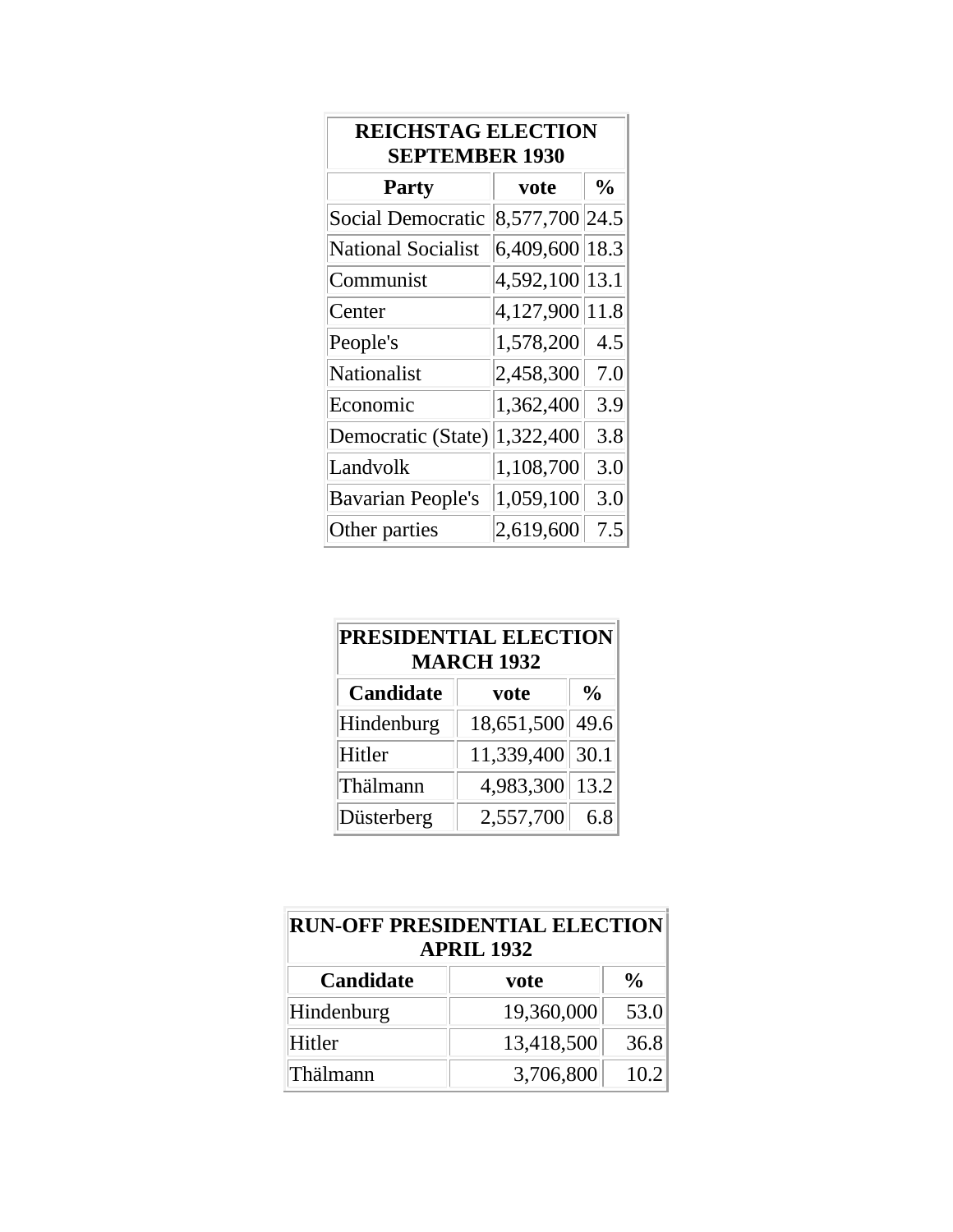| <b>REICHSTAG ELECTION</b><br><b>JULY 31 1932</b> |            |               |  |
|--------------------------------------------------|------------|---------------|--|
| <b>Party</b>                                     | vote       | $\frac{0}{0}$ |  |
| <b>National Socialist</b>                        | 13,745,800 | 37.4          |  |
| <b>Social Democratic</b>                         | 7,959,700  | 21.6          |  |
| Communist                                        | 5,282,600  | 14.6          |  |
| Center                                           | 4,589,300  | 12.5          |  |
| <b>Nationalist</b>                               | 2,177,400  | 5.9           |  |
| <b>Bavarian People's</b>                         | 1,192,700  | 3.2           |  |
| Other parties                                    | 2,074,000  | 5.4           |  |

| <b>REICHSTAG ELECTION</b><br><b>NOVEMBER 6 1932</b> |                 |               |  |
|-----------------------------------------------------|-----------------|---------------|--|
| <b>Party</b>                                        | vote            | $\frac{6}{6}$ |  |
| <b>National Socialist</b>                           | 11,737,000 33.1 |               |  |
| <b>Social Democratic</b>                            | 7,248,000 20.4  |               |  |
| Communist                                           | 5,980,000 16.9  |               |  |
| Center                                              | 4,231,000 11.9  |               |  |
| <b>Nationalist</b>                                  | 2,959,000       | 8.8           |  |
| <b>Bavarian People's</b>                            | 1,095,000       | 3.1           |  |
| Other parties                                       | 2,635,000       | 7.6           |  |